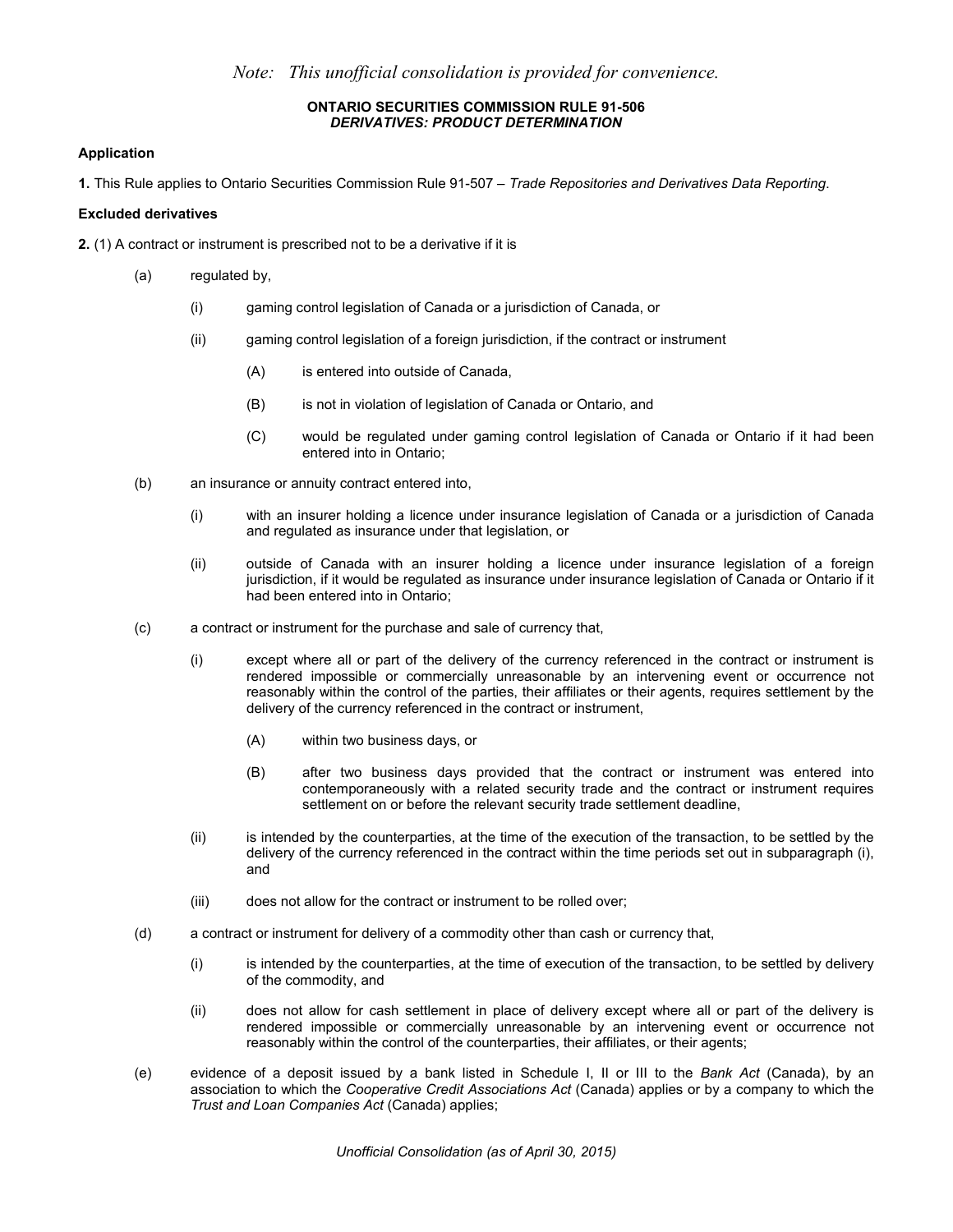- (f) evidence of a deposit issued by a credit union or league to which the *Credit Unions and Caisses Populaires Act, 1994* or a similar statute of Canada or a jurisdiction of Canada (other than Ontario) applies or by a loan corporation or trust corporation registered under the *Loan and Trust Corporations Act* or a similar statute of a jurisdiction of Canada (other than Ontario); or
- (g) traded on an exchange recognized by a securities regulatory authority, an exchange exempt from recognition by a securities regulatory authority or an exchange that is regulated in a foreign jurisdiction by a signatory to the International Organization of Securities Commissions' Multilateral Memorandum of Understanding.

(2) For the purposes of paragraph (1)(g), an exchange does not include a derivatives trading facility.

### **Investment contracts and over-the-counter options**

**3.** A contract or instrument, other than a contract or instrument to which section 2 applies, that is a derivative, and that is otherwise a security solely by reason of being an investment contract under paragraph (n) of the definition of "security" in subsection 1(1) of the Act, or being an option described in paragraph (d) of that definition, that is not described in section 5, is prescribed not to be a security.

### **Derivatives that are securities**

**4.** A contract or instrument, other than a contract or instrument to which any of sections 2 and 3 apply, that is a security and would otherwise be a derivative is prescribed not to be a derivative.

### **Derivatives prescribed to be securities**

**5.** A contract or instrument that is a security and would otherwise be a derivative, other than a contract or instrument to which any of sections 2 to 4 apply, is prescribed not to be a derivative if such contract or instrument is used by an issuer or affiliate of an issuer solely to compensate an employee or service provider or as a financing instrument and whose underlying interest is a share or stock of that issuer or its affiliate.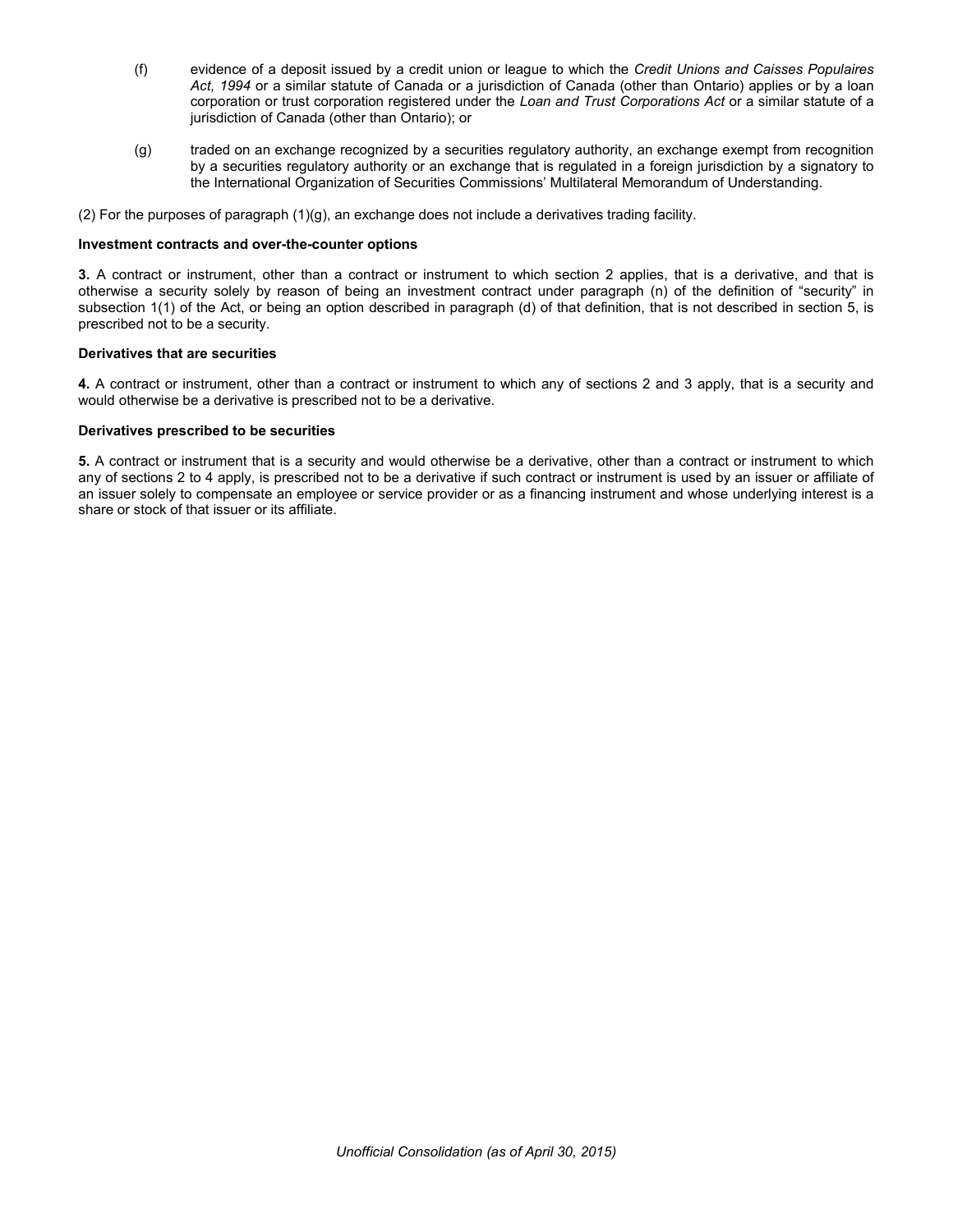### **COMPANION POLICY 91-506CP TO ONTARIO SECURITIES COMMISSION RULE 91-506** *DERIVATIVES: PRODUCT DETERMINATION*

# **TABLE OF CONTENTS**

| PART              | TITLE                                             |
|-------------------|---------------------------------------------------|
| PART <sub>1</sub> | <b>GENERAL COMMENTS</b>                           |
| PART <sub>2</sub> | <b>GUIDANCE</b>                                   |
| Section 1         | Application                                       |
| Section 2         | <b>Excluded derivatives</b>                       |
| Section 3         | Investment contracts and over-the-counter options |
| Section 4         | Derivatives that are securities                   |
| Section 5         | Derivatives prescribed to be securities           |
|                   |                                                   |

# **PART 1 GENERAL COMMENTS**

### **Introduction**

This Companion Policy (the "Policy") sets out the views of the Commission ("our" or "we") on various matters relating to Ontario Securities Commission Rule 91-506 *Derivatives: Product Determination* (the "Rule").

Except for Part 1, the numbering and headings in this Companion Policy correspond to the numbering and headings in the Rule. Any general guidance for a Section appears immediately after the Section name. Any specific guidance on sections in the Rule follows any general guidance.

The Rule applies only to the Ontario Securities Commission Rule 91-507 *Trade Repositories and Derivatives Data Reporting*.

Unless defined in the Rule or this Companion Policy, terms used in the Rule and in this Companion Policy have the meaning given to them in securities legislation, including, for greater certainty, in National Instrument 14-101 *Definitions* and Ontario Securities Commission Rule 14-501 *Definitions*.

In this Companion Policy, the term "contract" is interpreted to mean "contract or instrument".

### **PART 2 GUIDANCE**

# **Excluded derivatives**

#### **2.** (1)(a) *Gaming contracts*

Paragraph 2(1)(a) of the Rule prescribes certain domestic and foreign gaming contracts not to be "derivatives". While a gaming contract may come within the definition of "derivative", it is generally not recognized as being a financial derivative and typically does not pose the same potential risk to the financial system as other derivatives products. In addition, the Commission does not believe that the derivatives regulatory regime will be appropriate for this type of contract. Further, gaming control legislation of Canada (or a jurisdiction of Canada), or equivalent gaming control legislation of a foreign jurisdiction, generally has consumer protection as an objective and is therefore aligned with the objective of securities legislation to provide protection to investors from unfair, improper or fraudulent practices.

With respect to subparagraph  $2(1)(a)(ii)$ , a contract that is regulated by gaming control legislation of a foreign jurisdiction would only qualify for this exclusion if: (1) its execution does not violate legislation of Canada or Ontario, and (2) it would be considered a gaming contract under domestic legislation. If a contract would be treated as a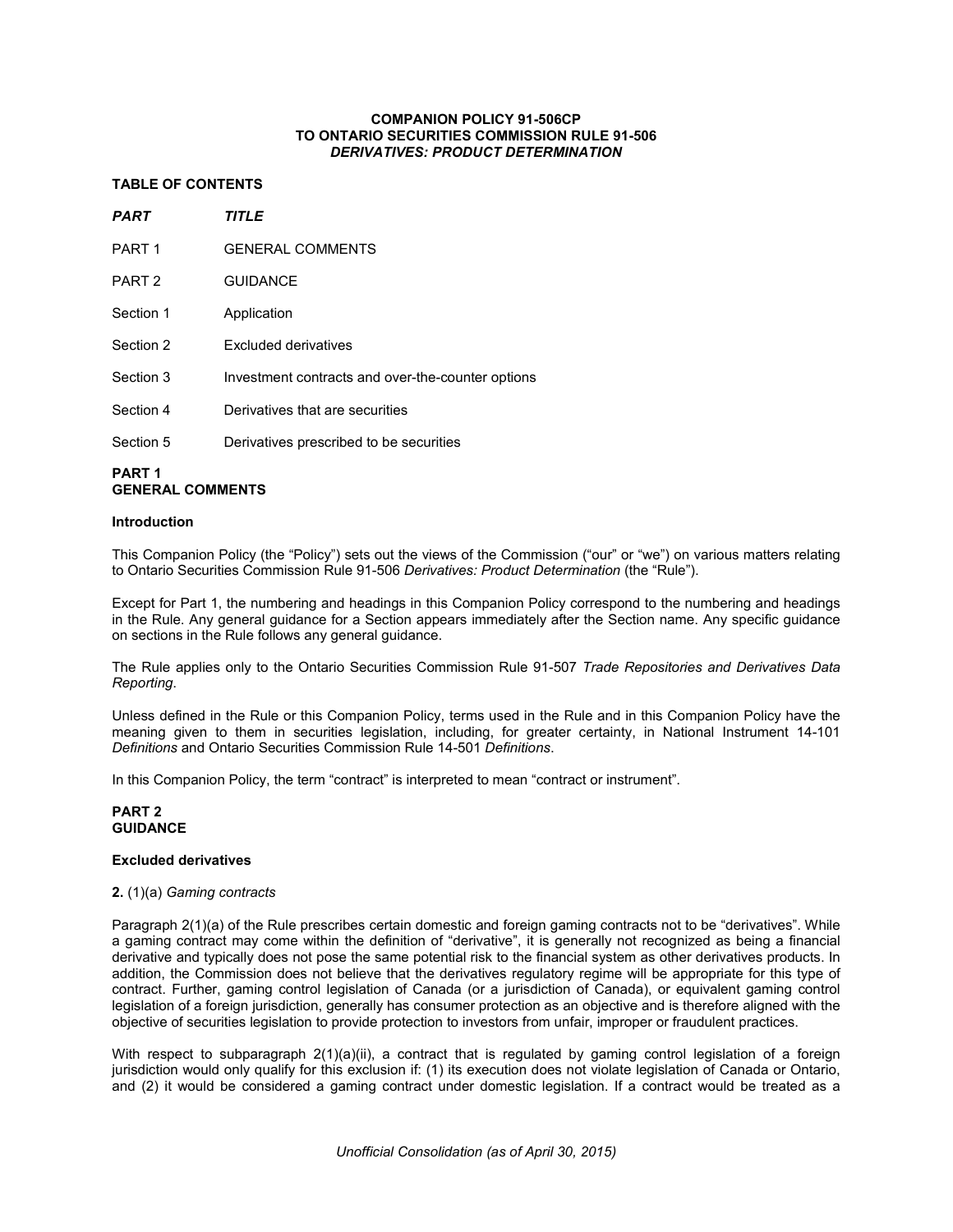derivative if entered into in Ontario, but would be considered a gaming contract in a foreign jurisdiction, the contract does not qualify for this exclusion, irrespective of its characterization in the foreign jurisdiction.

### (b) *Insurance and annuity contracts*

Paragraph 2(1)(b) of the Rule prescribes qualifying insurance or annuity contracts not to be "derivatives". A reinsurance contract would be considered to be an insurance or annuity contract.

While an insurance contract may come within the definition of "derivative", it is generally not recognized as a financial derivative and typically does not pose the same potential risk to the financial system as other derivatives products. The Commission does not believe that the derivatives regulatory regime will be appropriate for this type of contract. Further, a comprehensive regime is already in place that regulates the insurance industry in Canada and the insurance legislation of Canada (or a jurisdiction of Canada), or equivalent insurance legislation of a foreign jurisdiction, has consumer protection as an objective and is therefore aligned with the objective of securities legislation to provide protection to investors from unfair, improper or fraudulent practices.

Certain derivatives that have characteristics similar to insurance contracts, including credit derivatives and climatebased derivatives, will be treated as derivatives and not insurance or annuity contracts.

Subparagraph 2(1)(b)(i) requires an insurance or annuity contract to be entered into with a domestically licensed insurer and that the contract be regulated as an insurance or annuity contract under Canadian insurance legislation. Therefore, for example, an interest rate derivative entered into by a licensed insurance company would not be an excluded derivative.

With respect to subparagraph 2(1)(b)(ii), an insurance or annuity contract that is made outside of Canada would only qualify for this exclusion if it would be regulated under insurance legislation of Canada or Ontario if made in Ontario. Where a contract would otherwise be treated as a derivative if entered into in Canada, but is considered an insurance contract in a foreign jurisdiction, the contract does not qualify for this exclusion, irrespective of its characterization in the foreign jurisdiction. Subparagraph  $2(1)(b)(ii)$  is included to address the situation where a local counterparty purchases insurance for an interest that is located outside of Canada and the insurer is not required to be licensed in Canada.

# (c) *Currency exchange contracts*

Paragraph 2(1)(c) of the Rule prescribes a short-term contract for the purchase and sale of a currency not to be a "derivative" if it is settled within the time limits set out in subparagraph  $2(1)(c)(i)$ . This provision is intended to apply exclusively to contracts that facilitate the conversion of one currency into another currency specified in the contract. These currency exchange services are often provided by financial institutions or other businesses that exchange one currency for another for clients' personal or business use (e.g., for purposes of travel or to make payment of an obligation denominated in a foreign currency).

#### Timing of delivery (subparagraph 2(1)(c)(i))

To qualify for this exclusion the contract must require physical delivery of the currency referenced in the contract within the time periods prescribed in subparagraph  $2(1)(c)(i)$ . If a contract does not have a fixed settlement date or otherwise allows for settlement beyond the prescribed periods or permits settlement by delivery of a currency other than the currency referenced in the contract, it will not qualify for this exclusion.

Clause  $2(1)(c)(i)(A)$  applies to a transaction that settles by delivery of the referenced currency within two business days – being the industry standard maximum settlement period for a spot foreign exchange transaction.

Clause 2(1)(c)(i)(B) allows for a longer settlement period if the foreign exchange transaction is entered into contemporaneously with a related securities trade. This exclusion reflects the fact that the settlement period for certain securities trades can be three or more days. In order for the provision to apply, the securities trade and foreign exchange transaction must be related, meaning that the currency to which the foreign exchange transaction pertains was used to facilitate the settlement of the related security purchase.

Where a contract for the purchase or sale of a currency provides for multiple exchanges of cash flows, all such exchanges must occur within the timelines prescribed in subparagraph  $2(1)(c)(i)$  in order for the exclusion in paragraph 2(1)(c) to apply.

# Settlement by delivery except where impossible or commercially unreasonable (subparagraph 2(1)(c)(i))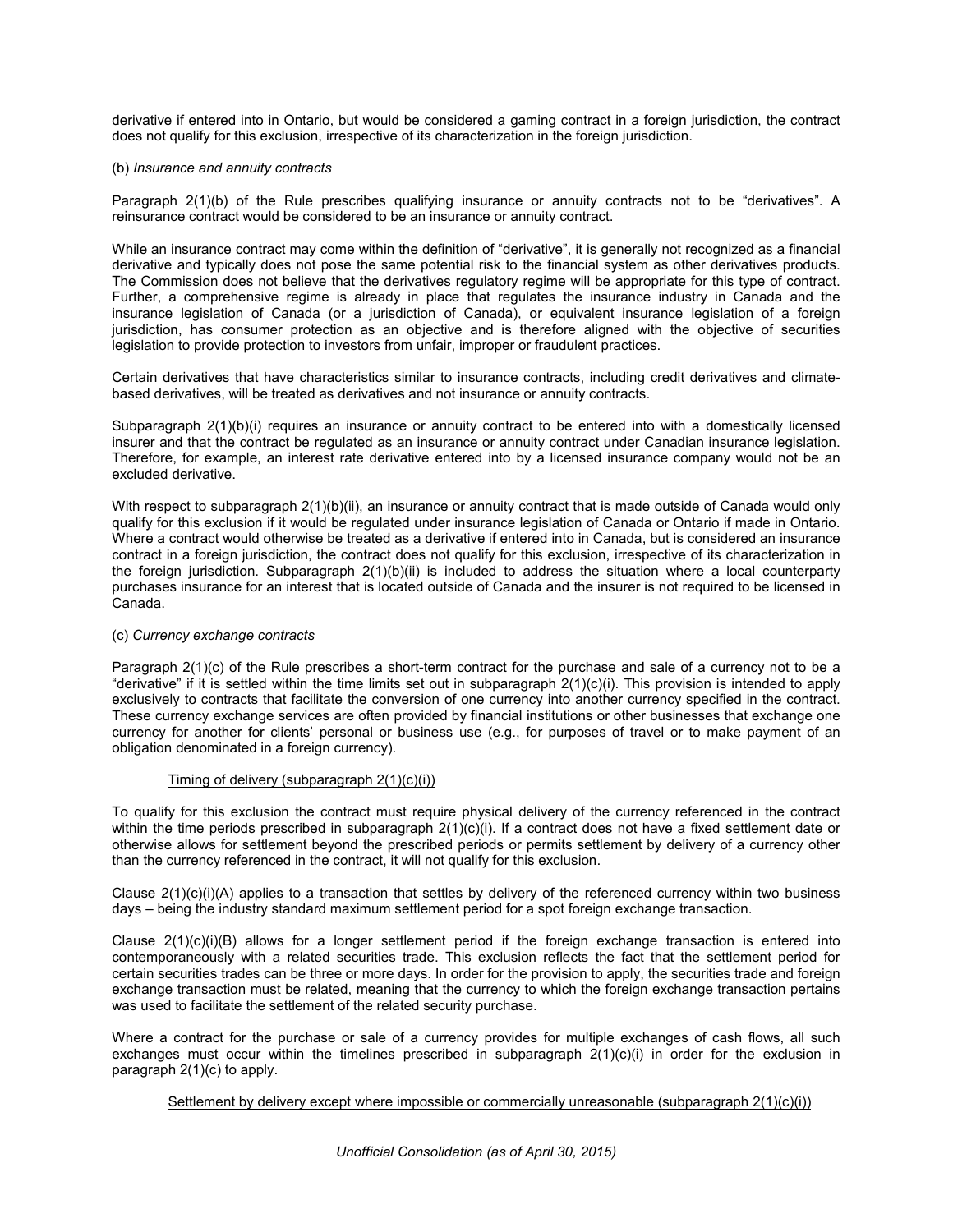Subparagraph  $2(1)(c)(i)$  requires that a contract must not permit settlement in a currency other than what is referenced in the contract unless delivery is rendered impossible or commercially unreasonable as a result of events not reasonably within the control of the counterparties.

Settlement by delivery of the currency referenced in the contract requires the currency contracted for to be delivered and not an equivalent amount in a different currency. For example, where a contract references Japanese Yen, such currency must be delivered in order for this exclusion to apply. We consider delivery to mean actual delivery of the original currency contracted for either in cash or through electronic funds transfer. In situations where settlement takes place through the delivery of an alternate currency or account notation without actual currency transfer, there is no settlement by delivery and therefore the exclusion in paragraph 2(1)(c) would not apply.

We consider events that are not reasonably within the control of the counterparties to include events that cannot be reasonably anticipated, avoided or remedied. An example of an intervening event that would render delivery to be commercially unreasonable would include a situation where a government in a foreign jurisdiction imposes capital controls that restrict the flow of the currency required to be delivered. A change in the market value of the currency itself will not render delivery commercially unreasonable.

### Intention requirement (subparagraph 2(1)(c)(ii))

Subparagraph 2(1)(c)(ii) excludes from the reporting requirement a contract for the purchase and sale of a currency that is intended to be settled through the delivery of the currency referenced in such contract. The intention to settle a contract by delivery may be inferred from the terms of the relevant contract as well as from the surrounding facts and circumstances.

When examining the specific terms of a contract for evidence of intention to deliver, we take the position that the contract must create an obligation on the counterparties to make or take delivery of the currency and not merely an option to make or take delivery. Any agreement, arrangement or understanding between the parties, including a side agreement, standard account terms or operational procedures that allow for the settlement in a currency other than the referenced currency or on a date after the time period specified in subparagraph  $2(1)(c)(i)$  is an indication that the parties do not intend to settle the transaction by delivery of the prescribed currency within the specified time periods.

We are generally of the view that certain provisions, including standard industry provisions, the effect of which may result in a transaction not being physically settled, will not necessarily negate the intention to deliver. The contract as a whole needs to be reviewed in order to determine whether the counterparties' intention was to actually deliver the contracted currency. Examples of provisions that may be consistent with the intention requirement under subparagraph 2(1)(c)(ii) include:

- a netting provision that allows two counterparties who are party to multiple contracts that require delivery of a currency to net offsetting obligations, provided that the counterparties intended to settle through delivery at the time the contract was created and the netted settlement is physically settled in the currency prescribed by the contract, and
- a provision where cash settlement is triggered by a termination right that arises as a result of a breach of the terms of the contract.

Although these types of provisions permit settlement by means other than the delivery of the relevant currency, they are included in the contract for practical and efficiency reasons.

In addition to the contract itself, intention may also be inferred from the conduct of the counterparties. Where a counterparty's conduct indicates an intention not to settle by delivery, the contract will not qualify for the exclusion in paragraph 2(1)(c). For example, where it could be inferred from the conduct that counterparties intend to rely on breach or frustration provisions in the contract in order to achieve an economic outcome that is, or is akin to, settlement by means other than delivery of the relevant currency, the contract will not qualify for this exclusion. Similarly, a contract would not qualify for this exclusion where it can be inferred from their conduct that the counterparties intend to enter into collateral or amending agreements which, together with the original contract, achieve an economic outcome that is, or is akin to, settlement by means other than delivery of the relevant currency.

# Rolling over (subparagraph 2(1)(c)(iii))

Subparagraph 2(1)(c)(iii) provides that, in order to qualify for the reporting exclusion in paragraph 2(1)(c), a currency exchange contract must not permit a rollover of the contract. Therefore, physical delivery of the relevant currencies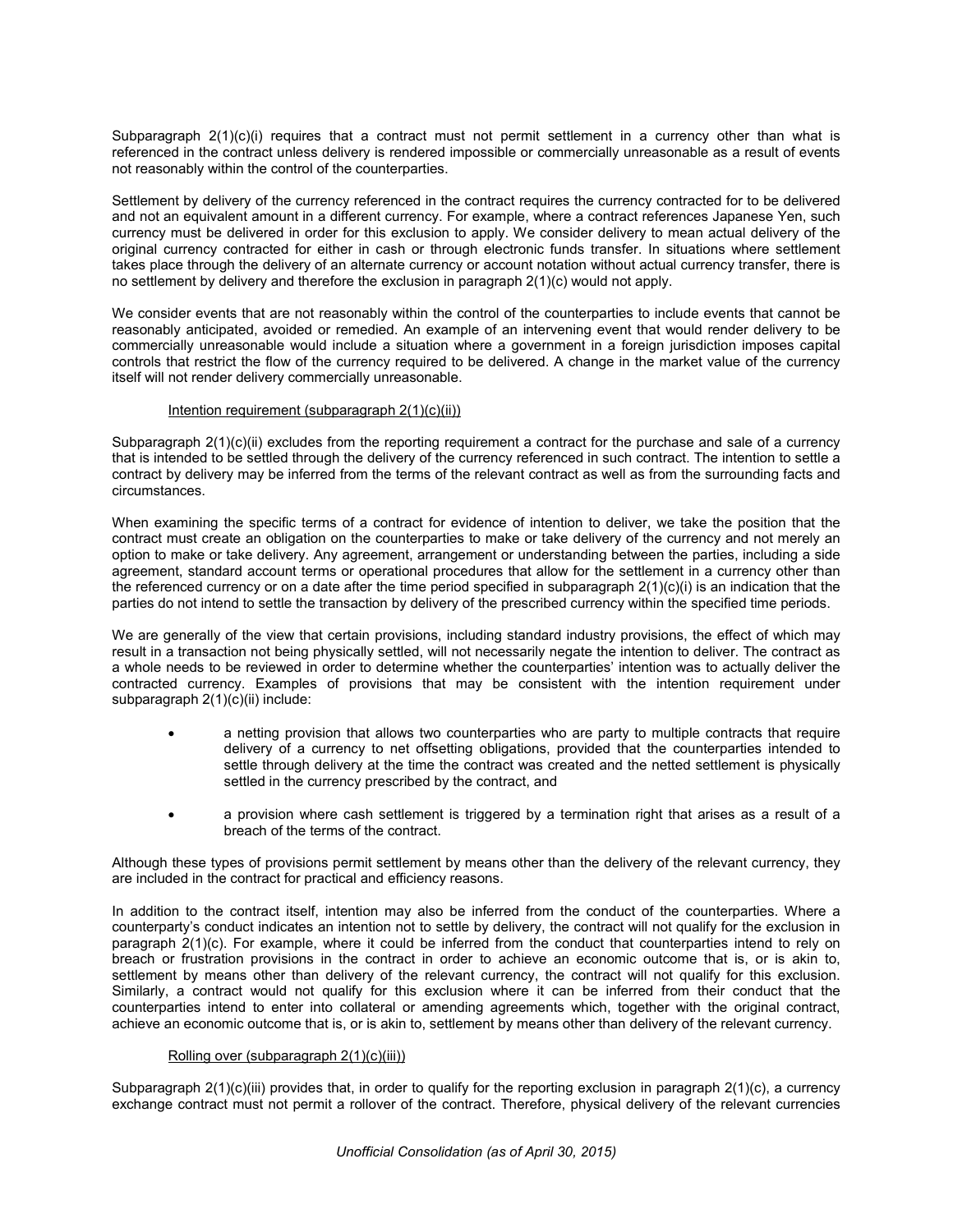must occur in the time periods prescribed in subparagraph  $2(1)(c)(i)$ . To the extent that a contract does not have a fixed settlement date or otherwise allows for the settlement date to be extended beyond the periods prescribed in subparagraph 2(1)(c)(i), the Commission would consider it to permit a rollover of the contract. Similarly, any terms or practice that permits the settlement date of the contract to be extended by simultaneously closing the contract and entering into a new contract without delivery of the relevant currencies would also not qualify for the exclusion in paragraph 2(1)(c).

The Commission does not intend that the exclusion in paragraph 2(1)(c) will apply to contracts entered into through platforms that facilitate investment or speculation based on the relative value of currencies. These platforms typically do not provide for physical delivery of the currency referenced in the contract, but instead close out the positions by crediting client accounts held by the person operating the platform, often applying the credit using a standard currency.

# (d) *Commodities*

Paragraph 2(1)(d) of the Rule prescribes a contract for the delivery of a commodity not to be a "derivative" if it meets the criteria in subparagraphs  $2(1)(d)(i)$  and (ii).

### **Commodity**

The exclusion available under paragraph 2(1)(d) is limited to commercial transactions in goods that can be delivered either in a physical form or by delivery of the instrument evidencing ownership of the commodity. We take the position that commodities include goods such as agricultural products, forest products, products of the sea, minerals, metals, hydrocarbon fuel, precious stones or other gems, electricity, oil and natural gas (and by-products, and associated refined products, thereof), and water. We also consider certain intangible commodities, such as carbon credits and emission allowances, to be commodities. In contrast, this exclusion will not apply to financial commodities such as currencies, interest rates, securities and indexes.

### Intention requirement (subparagraph 2(1)(d)(i))

Subparagraph 2(1)(d)(i) of the Rule requires that counterparties *intend* to settle the contract by delivering the commodity. Intention can be inferred from the terms of the relevant contract as well as from the surrounding facts and circumstances.

When examining the specific terms of a contract for evidence of an intention to deliver, we take the position that the contract must create an obligation on the counterparties to make or take delivery of the commodity and not merely an option to make or take delivery. Subject to the comments below on subparagraph 2(1)(d)(ii), we are of the view that a contract containing a provision that permits the contract to be settled by means other than delivery of the commodity, or that includes an option or has the effect of creating an option to settle the contract by a method other than through the delivery of the commodity, would not satisfy the intention requirement and therefore does not qualify for this exclusion.

We are generally of the view that certain provisions, including standard industry provisions, the effect of which may result in a transaction not being physically settled, may not necessarily negate the intention to deliver. The contract as a whole needs to be reviewed in order to determine whether the counterparties' intention was to actually deliver the commodity. Examples of provisions that may be consistent with the intention requirement under subparagraph  $2(1)(d)(i)$  include:

- an option to change the volume or quantity, or the timing or manner of delivery, of the commodity to be delivered;
- a netting provision that allows two counterparties who are party to multiple contracts that require delivery of a commodity to net offsetting obligations provided that the counterparties intended to settle each contract through delivery at the time the contract was created,
- an option that allows the counterparty that is to accept delivery of a commodity to assign the obligation to accept delivery of the commodity to a third-party; and
- a provision where cash settlement is triggered by a termination right arising as a result of the breach of the terms of the contract or an event of default thereunder.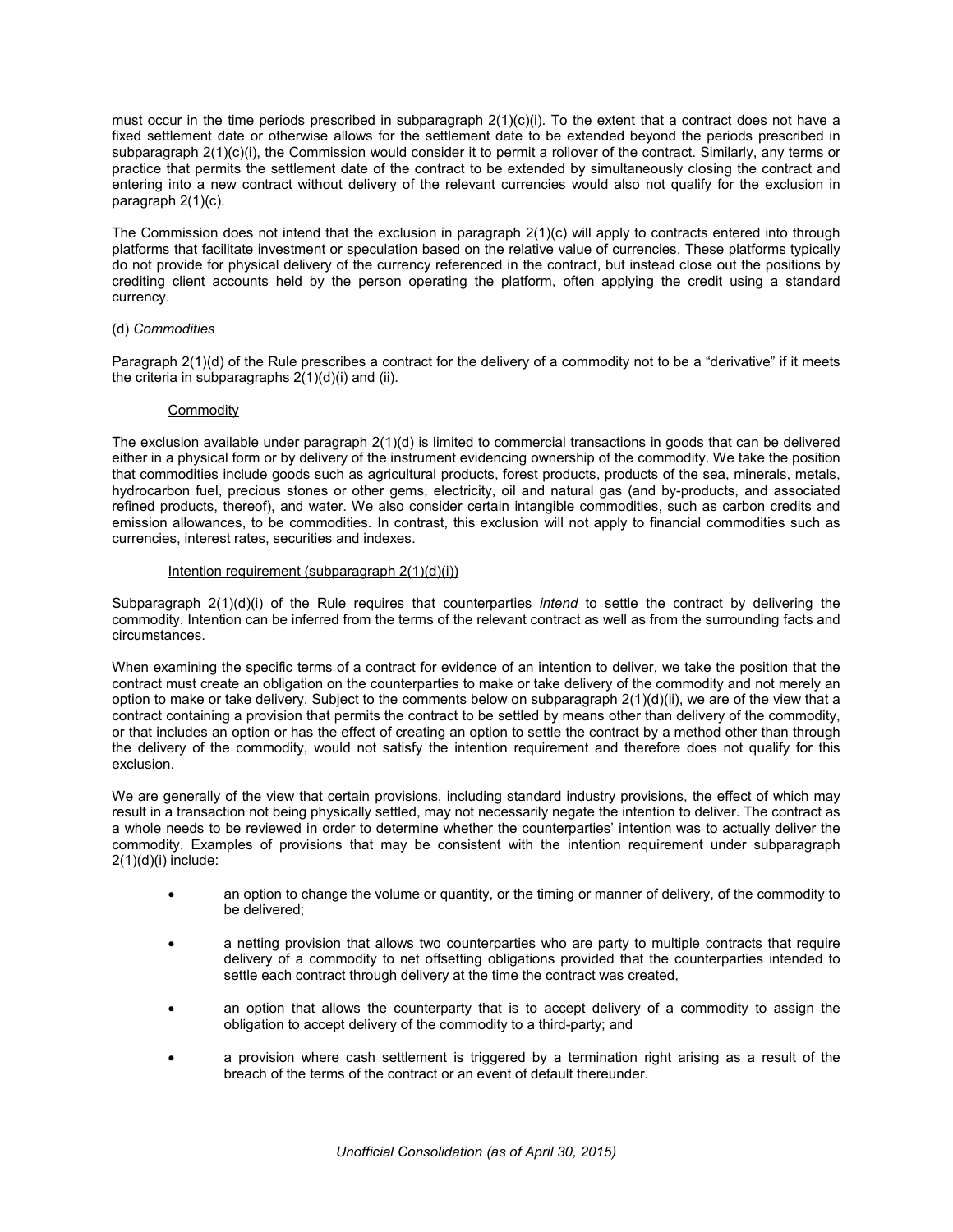Although these types of provisions permit some form of cash settlement, they are included in the contract for practical and efficiency reasons.

In addition to the contract itself, intention may also be inferred from the conduct of the counterparties. For example, where it could be inferred from the conduct that counterparties intend to rely on breach or frustration provisions in the contract in order to achieve an economic outcome that is, or is akin to, cash settlement, the contract will not qualify for this exclusion. Similarly, a contract will not qualify for this exclusion where it can be inferred from their conduct that the counterparties intend to enter into collateral or amending agreements which, together with the original contract, achieve an economic outcome that is, or is akin to, cash settlement of the original contract.

When determining the intention of the counterparties, we will examine their conduct at execution and throughout the duration of the contract. Factors that we will consider include whether a counterparty is in the business of producing, delivering or using the commodity in question and whether the counterparties regularly make or take delivery of the commodity relative to the frequency with which they enter into such contracts in relation to the commodity.

Situations may exist where, after entering into the contract for delivery of the commodity, the counterparties enter into an agreement that terminates their obligation to deliver or accept delivery of the commodity (often referred to as a "book-out" agreement). Book-out agreements are typically separately negotiated, new agreements where the counterparties have no obligation to enter into such agreements and such book-out agreements are not provided for by the terms of the contract as initially entered into. We will generally not consider a book-out to be a "derivative" provided that, at the time of execution of the original contract, the counterparties intended that the commodity would be delivered.

### Settlement by delivery except where impossible or commercially unreasonable (subparagraph 2(1)(d)(ii))

Subparagraph 2(1)(d)(ii) requires that a contract not permit cash settlement in place of delivery unless physical settlement is rendered impossible or commercially unreasonable as a result of an intervening event or occurrence not reasonably within the control of the counterparties, their affiliates or their agents. A change in the market value of the commodity itself will not render delivery commercially unreasonable. In general, we consider examples of events not reasonably within the control of the counterparties would include:

- events to which typical *force majeure* clauses would apply,
- problems in delivery systems such as the unavailability of transmission lines for electricity or a pipeline for oil or gas where an alternative method of delivery is not reasonably available, and
- problems incurred by a counterparty in producing the commodity that they are obliged to deliver such as a fire at an oil refinery or a drought preventing crops from growing where an alternative source for the commodity is not reasonably available.

In our view, cash settlement in these circumstances would not preclude the requisite intention under subparagraph 2(1)(d)(i) from being satisfied.

#### (e) and (f) *Evidence of a deposit*

Paragraphs 2(1)(e) and (f) of the Rule prescribe certain evidence of deposits not to be a "derivative".

Paragraph 2(1)(f) refers to "similar statutes of Canada or a jurisdiction of Canada". While the *Credit Unions and Caisses Populaires Act, 1994* (Ontario) is Ontario legislation, it is intended that all federal or province-specific statutes will receive the same treatment in every province or territory. For example, if a credit union to which the Ontario *Credit Unions and Caisses Populaires Act, 1994* (Ontario) applies issues an evidence of deposit to a market participant that is located in a different province, that province would apply the same treatment under its equivalent legislation.

#### (g) *Exchange-traded derivatives*

Paragraph  $2(1)(g)$  of the Rule prescribes a contract not to be a derivative if it is traded on certain prescribed exchanges. Exchange-traded derivatives provide a measure of transparency to regulators and to the public, and for this reason are not required to be reported. We note that where a transaction is cleared through a clearing agency, but not traded on an exchange, it will not be considered to be exchange-traded and will be required to be reported.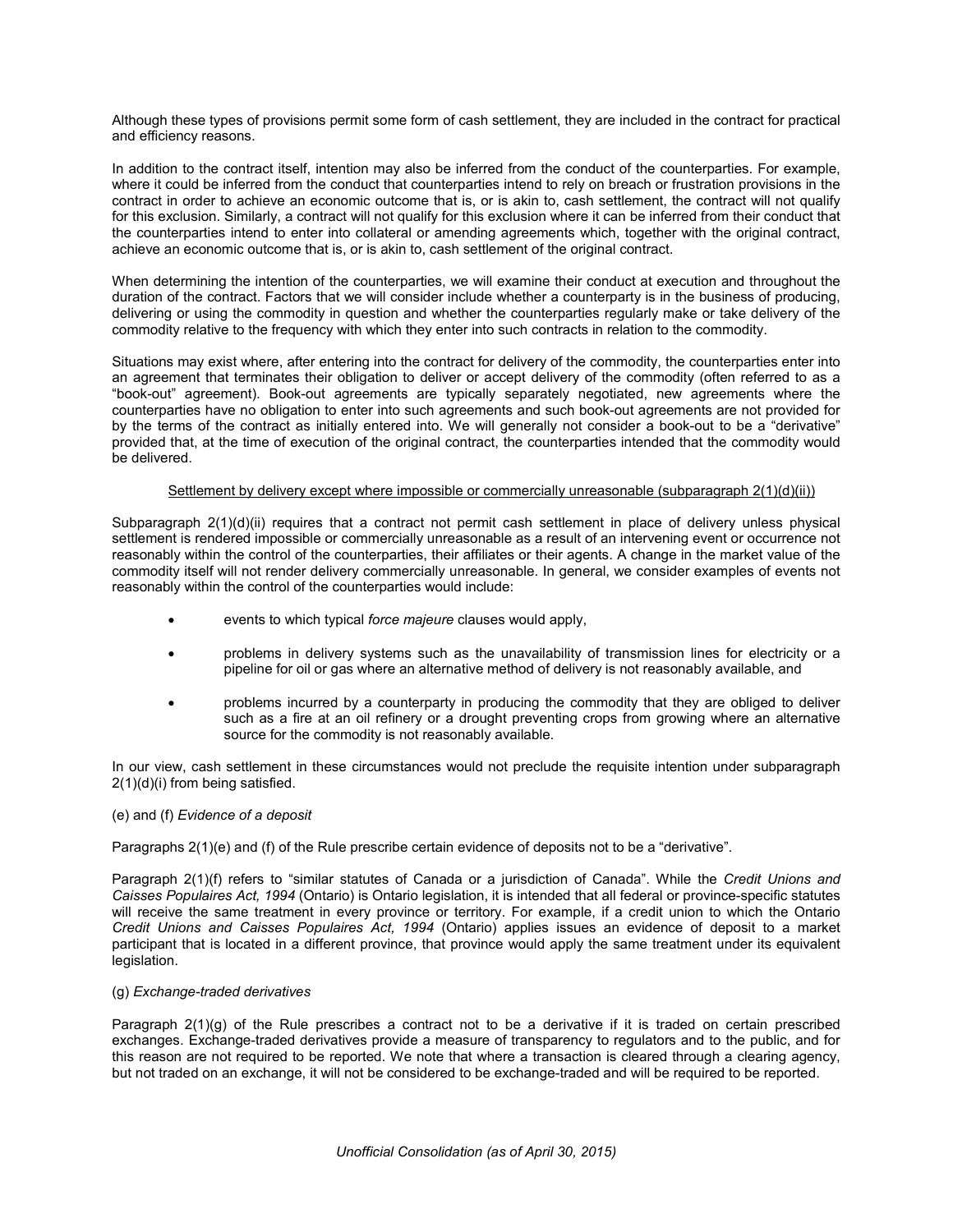Subsection 2(2) of the Rule excludes derivatives trading facilities from the meaning of exchange as it is used in paragraph 2(1)(g). A derivatives trading facility means a person or company that constitutes, maintains, or provides a facility or market that brings together buyers and sellers of over-the-counter derivatives, brings together the orders of multiple buyers and multiple sellers, and uses methods under which the orders interact with each other and the buyers and sellers agree to the terms of trades.

For example, the following would not be considered an exchange for purposes of paragraph 2(1)(g): a "swap execution facility" as defined in the Commodity Exchange Act 7 U.S.C. §(1a)(50); a "security-based swap execution facility" as defined in the Securities Exchange Act of 1934 15 U.S.C. §78c(a)(77); a "multilateral trading facility" as defined in Directive 2014/65/EU Article 4(1)(22) of the European Parliament; and an "organized trading facility" as defined in Directive 2014/65/EU Article 4(1)(23) of the European Parliament. Therefore derivatives traded on the foregoing facilities that would otherwise be considered derivatives for the purposes of this Rule are required to be reported.

### (h) *Additional contracts not considered to be derivatives*

Apart from the contracts expressly prescribed not to be derivatives in section 2 of the Rule, there are other contracts that we do not consider to be "derivatives" for the purposes of securities or derivatives legislation. A feature common to these contracts is that they are entered into for consumer, business or non-profit purposes that do not involve investment, speculation or hedging. Typically, they provide for the transfer of ownership of a good or the provision of a service. In most cases, they are not traded on a market.

These contracts include, but are not limited to:

- a consumer or commercial contract to acquire, or lease real or personal property, to provide personal services, to sell or assign rights, equipment, receivables or inventory, or to obtain a loan or mortgage, including a loan or mortgage with a variable rate of interest, interest rate cap, interest rate lock or embedded interest rate option;
- a consumer contract to purchase non-financial products or services at a fixed, capped or collared price;
- an employment contract or retirement benefit arrangement;
- a guarantee;
- a performance bond;
- a commercial sale, servicing, or distribution arrangement;
- a contract for the purpose of effecting a business purchase and sale or combination transaction;
- a contract representing a lending arrangement in connection with building an inventory of assets in anticipation of a securitization of such assets; and
- a commercial contract containing mechanisms indexing the purchase price or payment terms for inflation such as via reference to an interest rate or consumer price index.

#### **Investment contracts and over-the-counter options**

**3.** Section 3 of the Rule prescribes a contract (to which section 2 of the Rule does not apply) that is a derivative and a security solely by reason of being an investment contract under paragraph (n) of the definition of "security" in subsection 1(1) of the Act, not to be a security. Some types of contracts traded over-the-counter, such as foreign exchange contracts and contracts for difference meet the definition of "derivative" (because their market price, value, delivery obligations, payment obligations or settlement obligations are derived from, referenced to or based on an underlying interest) but also meet the definition of "security" (because they are investment contracts). This section prescribes that such instruments will be treated as derivatives and therefore be required to be reported to a designated trade repository.

Similarly, options fall within both the definition of "derivative" and the definition of "security". Section 3 of the Rule prescribes an option that is only a security by virtue of paragraph (d) of the definition of "security" in subsection 1(1) of the Act (and not described in section 5 of the Rule), not to be a security. This section prescribes that such